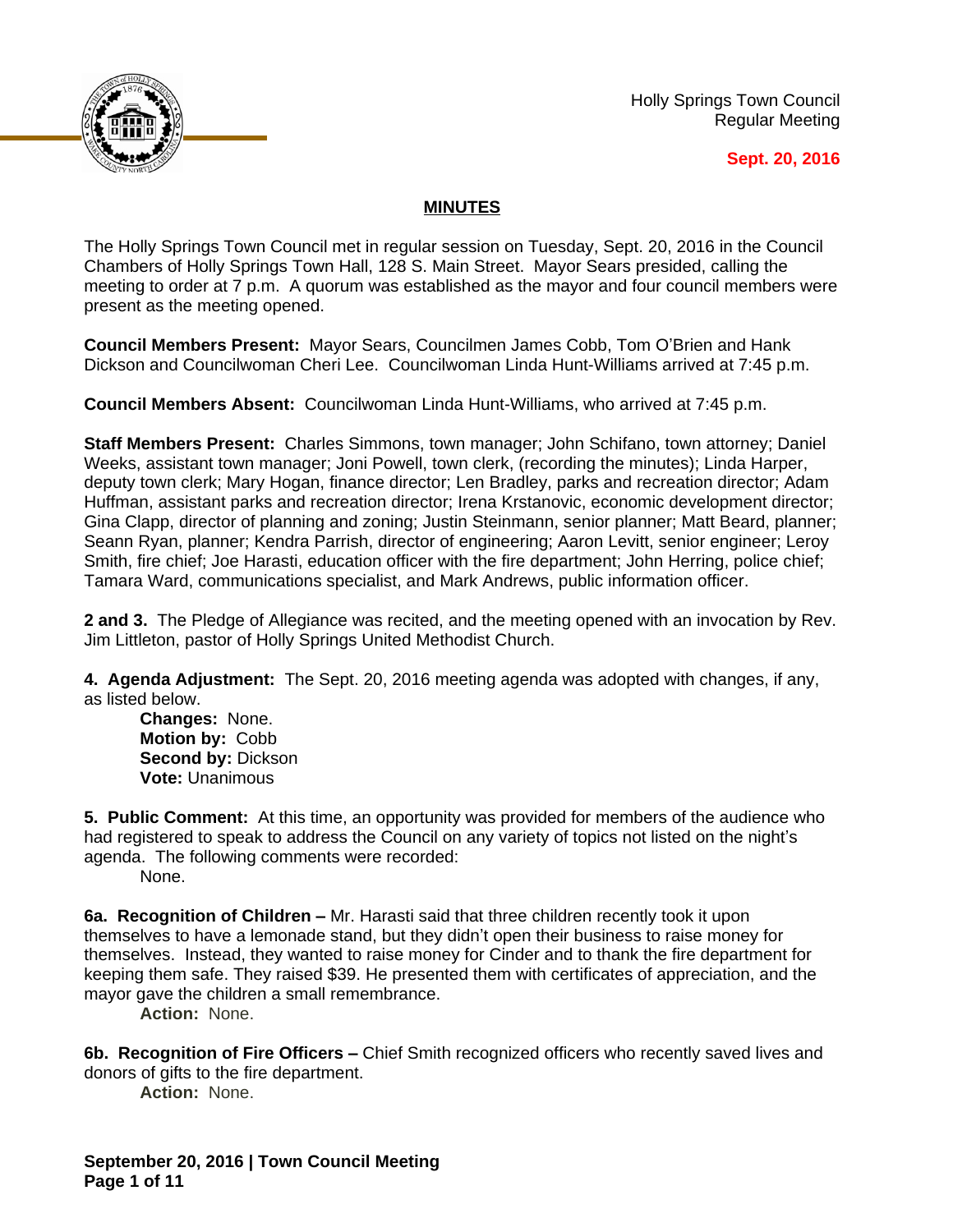**7a. First Place National Award –** Ms. Powell said the Town earned a first-place Savvy Award and was among a handful of North Carolina local governments to earn recognition in the 28<sup>th</sup> national City-County Communications and Marketing Association (3CMA) *Savvy Awards* presented Sept. 8 in San Antonio as part of 3CMA's annual conference.

The Town's More Than a Pretty Picture project of the Town of Holly Springs brand story won the first place Savvy in the TV and Video - Promotional Video category for cities of less than 50,000. This same video won second place in the North Carolina state-level contest in the spring.

This truly is an award for a huge team effort. Judges evaluated the town's entry on:

- B roll film provided by Mark and Tamara
- Historical photos provided by Barb
- Creative art animation at 01:04 provided by Mark
- Conceptualized, Written, produced and directed by Joni in the project lead
- Music, stock video and timing of script to video provided by Joni
- Video editing and narration provided by outside consultant Mark Losey with production assistance by Joni
- Entry package to 3CMA by Joni

Ms. Powell said:

- this is the fourth time Holly Springs has entered the 3CMA contest, and it is the fifth time Holly Springs has come home with awards. Holly Springs has earned two second place and two third places, and this is our first place!
- We have won in the communication and marketing event planning, print publication, most creative with least dollars spent and special event categories.
- Now, we won a first place in the promotional video category. Our office has been doing video projects for only 8 years, and we already are being recognized on a national level in competition with hundreds of government access tv and professional marketing studios across the country. I want you all to know what an accomplishment that is for our organization. You basically have 3 former newspaper reporters who have learned a whole new set of skills and have become proficient at it enough to produce award-winning work on both the state and the national levels.
- All of this is to say the Town of Holly Springs has a well-rounded, knowledgeable, skilled and talented communications team. We work well together, and we share the work as well as the reward.

The 3CMA *Savvy Awards* competition recognizes outstanding local government achievements in communications, public-sector marketing and citizen-government relationships. The Savvies salute skilled and effective city, county, agency or district professionals who have creatively planned and carried out successful innovations in communications and marketing. 3CMA accommodates local government organizations of all sizes and budget classes by judging entries in several different population groups.

Categories included TV and videos, communication technology, special events, printed publications, most creative projects for the least amount of funds, citizen participation, community visioning and marketing tools.

Other North Carolina governments bringing home awards in other Savvy categories were Chapel Hill, Durham, Asheville, Wilmington, Greenville and Buncombe County. **Action:** None.

**8a. Public Hearing: Comprehensive Plan Amendment #16-CPA-02** – Mr. Steinmann said the Town has received a request to amend the future land use plan designation for 11.709 acres near Sunset Lake Road. The property is bordered by subdivisions of varying densities designated as residential as well as a mobile home park to the west that is designated for very high density mixed use. The request is to modify the future land use designation for the subject parcels from residential to very high-density mixed use.

**September 20, 2016 | Town Council Meeting Page 2 of 11**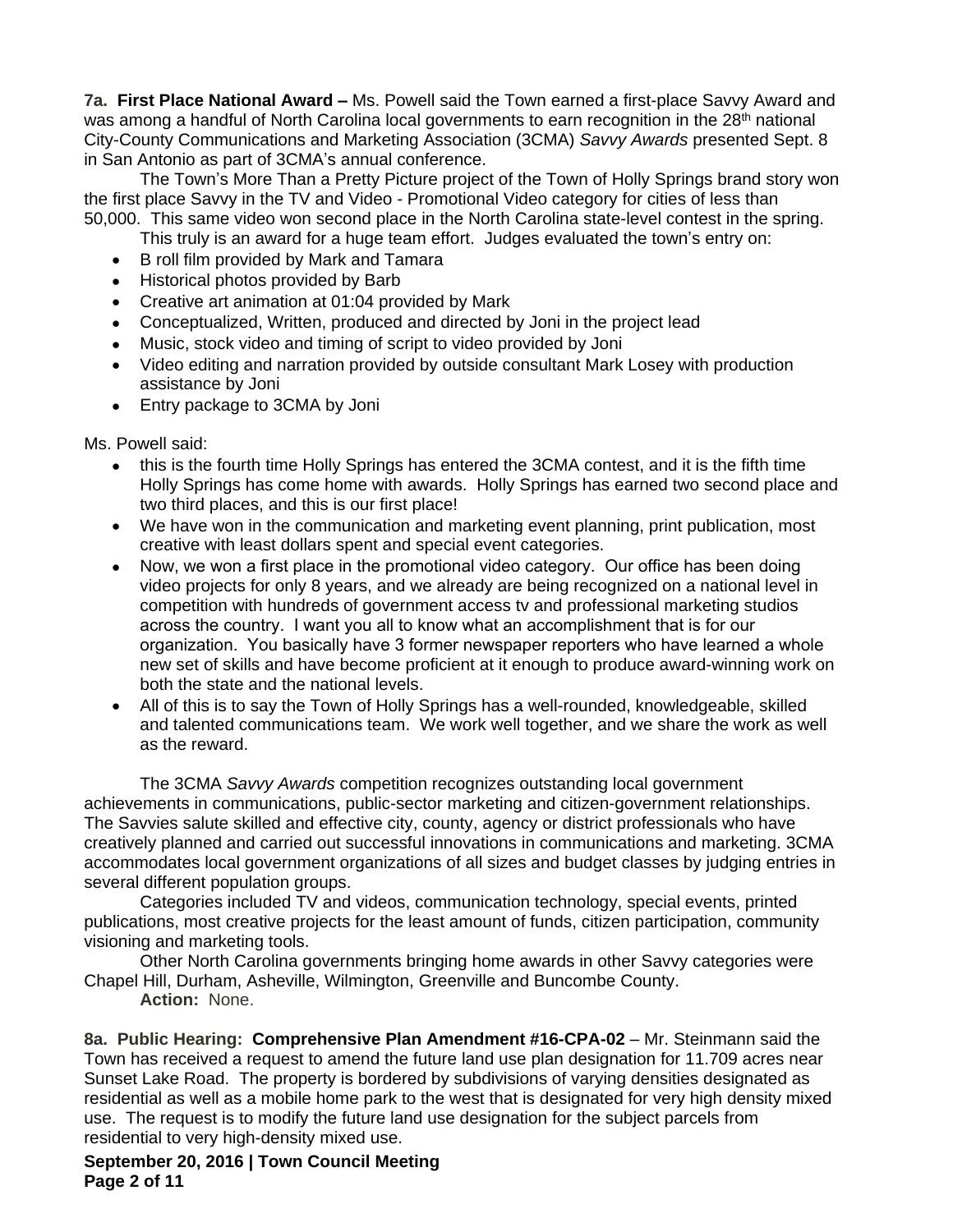With that explanation completed, Mayor Sears opened the public hearing. The following input was recorded:

Laura Holloman, Spaulding and Norris - Ms. Holloman addressed the Council to speak in favor of the comprehensive plan amendment that requests an urban village atmosphere in the northeast areas.

There being no further input, the public hearing was closed.

**Action:** The Council approved to make a motion to adopt Resolution 16-30 to approve and enact Vision Holly Springs Comprehensive Plan Amendment #16-CPA-02 to change the future land use designation of 11.709 acres of Wake County PIN # 0750723712, 0750724398, 0750726008, 0750725769, 0750725651, 0750728228, 0750728613 (portion of as specified below) and 0750728026 from residential to very high-density mixed use as submitted by Spaulding & Norris. **Portion of PIN # 0750728613**

Beginning at an existing iron pipe at the Southeast corner of Lot 4 as shown on Book of Maps 1985 Page; 1165 recorded in the Wake County Register of Deeds, thence from said beginning point North 87°57'03"; West 139.80 feet to a point, thence N01th 36°50' 19" West 88.99 feet to an existing iron pipe, thence North; 01 °44'20" East 175.09 feet to a point, thence along a proposed new property line South 88°05'43" East; 197.67 feet to a point on an existing property line, thence along an existing property line South 02°17'46"; West 244.85 feet to the point and place of beginning containing 1.059 Acres more or less.

**Motion by:** Dickson Second by: Cobb **Vote:** Unanimous *A copy of the Resolution 16-30 is attached to these minutes.*

**8b. Public Hearing: Rezoning Petition 16-REZ-07** – Mr. Steinmann said the Town has received a request to zone 11.709 acres of property located on Sunset Lake Road. The property is bordered by subdivisions of varying densities, as well as a mobile home park to the west that is zoned local business. The request is to change the zoning from R-30: Residential to LB: Local Business.

With that explanation completed, Mayor Sears opened the public hearing. The following input was recorded:

Nicole Franklin, 216 Sunset Pointe Dr., Apex - Ms. Franklin is a neighboring property owner. She had questions about the ultimate development of the property and how it may impact her neighborhood.

Laura Holloman, Spaulding and Norris, 972 Trinity Road, Raleigh – Ms. Holloman said the road, environmental and buffering concerns brought up by the speaker would be addressed at the site plan stage.

There being no further input, the public hearing was closed.

**Action #1:** The Council approved to make a motion to accept the following statements as being true: *"The requested zone map change from R-30 to LB is consistent with the Vision of Holly Springs Comprehensive Plan, as this designation is intended to provide for low-intensity business and multi-family development, including apartments, condominiums, and townhomes, at densities up to 15 units to an acre to promote an urban village atmosphere. It is also intended to encourage developments that include a mix of uses within a single plan to promote interconnectivity between residential, office, and commercial uses."*

**Motion by:** O'Brien **Second by:** Cobb **Vote:** Unanimous

**Action #2:** The Council approved to make a motion to adopt ordinance 16-REZ-07 to approve and enact Zone Map Change Petition 16-REZ-07 to change the zoning of 11.709 acres of Wake County PIN # 0750723712, 0750724398, 0750726008, 0750725769, 0750725651,

**September 20, 2016 | Town Council Meeting Page 3 of 11**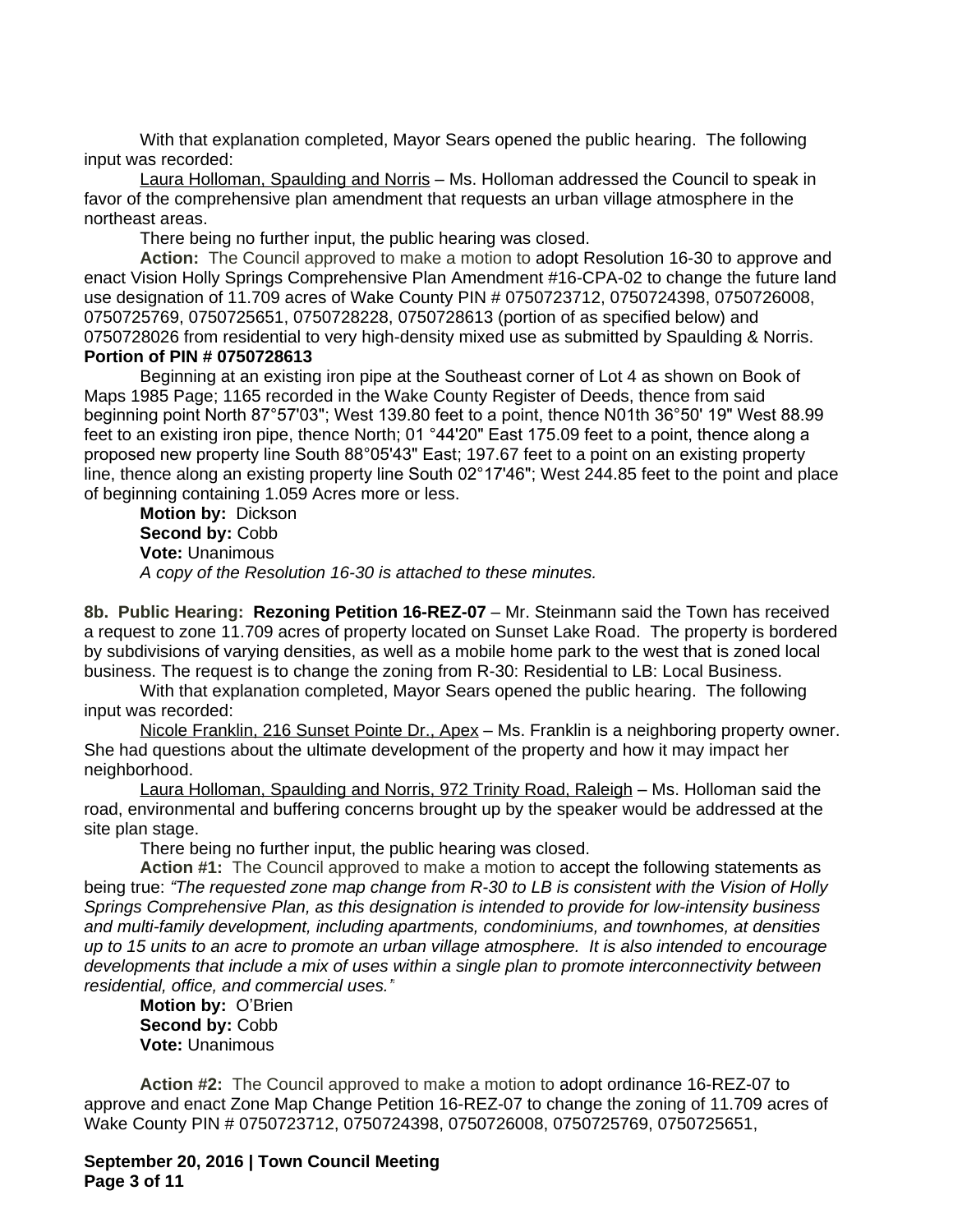0750728228, 0750728613 (portion of as specified below) and 0750728026 from R-30: Residential to LB: Local Business as submitted by Spaulding & Norris.

#### **Portion of PIN # 0750728613:**

Beginning at an existing iron pipe at the Southeast corner of Lot 4 as shown on Book of Maps 1985 Page; 1165 recorded in the Wake County Register of Deeds, thence from said beginning point North 87°57'03"; West 139.80 feet to a point, thence N01th 36°50' 19" West 88.99 feet to an existing iron pipe, thence North; 01 °44'20" East 175.09 feet to a point, thence along a proposed new property line South 88°05'43" East; 197.67 feet to a point on an existing property line, thence along an existing property line South 02°17'46"; West 244.85 feet to the point and place of beginning containing 1.059 Acres more or less.

**Motion by:** Cobb **Second by:** Dickson **Vote:** Unanimous *A copy of the Rezoning Ordinance 16-REZ-07 is attached to these minutes.*

**8c. Public Hearing: Rezoning Petition 16-REZ-08** – Mr. Beard said the Town has received a request to zone 1.88 acres of property located at 3956 Circle Dr. The property is bordered by R-20 single-family homes, vacant property and a church to the west.

With that explanation completed, Mayor Sears opened the public hearing. The following input was recorded: None.

There being no input, the public hearing was closed.

**Action #1:** The Council approved to make a motion to accept the following statement as being true: *"The requested zone map change from R-20 to LB is consistent with the Vision Holly Springs Comprehensive Growth Plan and Northeast Gateway Area Plan since the Future Land Use Plan Map designates this property as Mixed Use and the LB: Local Business District allows for commercial, retail, office development and residential as part of a mixed use project."*

**Motion by:** Dickson **Second by:** O'Brien **Vote:** Unanimous

**Action #2:** The Council approved to make a motion to adopt ordinance 16-REZ-08 to approve and enact Zone Map Change Petition #16-REZ-08 to change the zoning of 1.88 acres of Wake County PIN # 0659998579 from R-20: Residential District to LB: Local Business District as requested by Johnson Boru.

**Motion by:** Lee Second by: Cobb **Vote:** Unanimous *A copy of the Rezoning Ordinance 16-REZ-08 is attached to these minutes.*

**8d. Public Hearing: Rezoning Petition 16-REZ-09** – Mr. Beard said the Town has received a request to zone 1.97 acres of property located on both Alford Street and W Holly Springs Rd. The property is bordered to the west by R-10 residential (apartments), to the east by LB Local Business, including Rite Aid, to the south by R-10 residential (single-family) and to the north by LB Local Business, Village Center Shops.

With that explanation completed, Mayor Sears opened the public hearing. The following input was recorded: None.

There being no input, the public hearing was closed.

**Action #1:** The Council approved to make a motion to accept the following statement as being true: *"The requested zone map change from R-10 to LB is consistent with the Vision of Holly Springs Comprehensive Plan since the Future Land Use Plan Map and Village District Area Plan designate this property as Mixed Use, which allows for a range of commercial and residential uses, including those allowed in LB: Local Business districts."*

**Motion by:** Cobb

**September 20, 2016 | Town Council Meeting Page 4 of 11**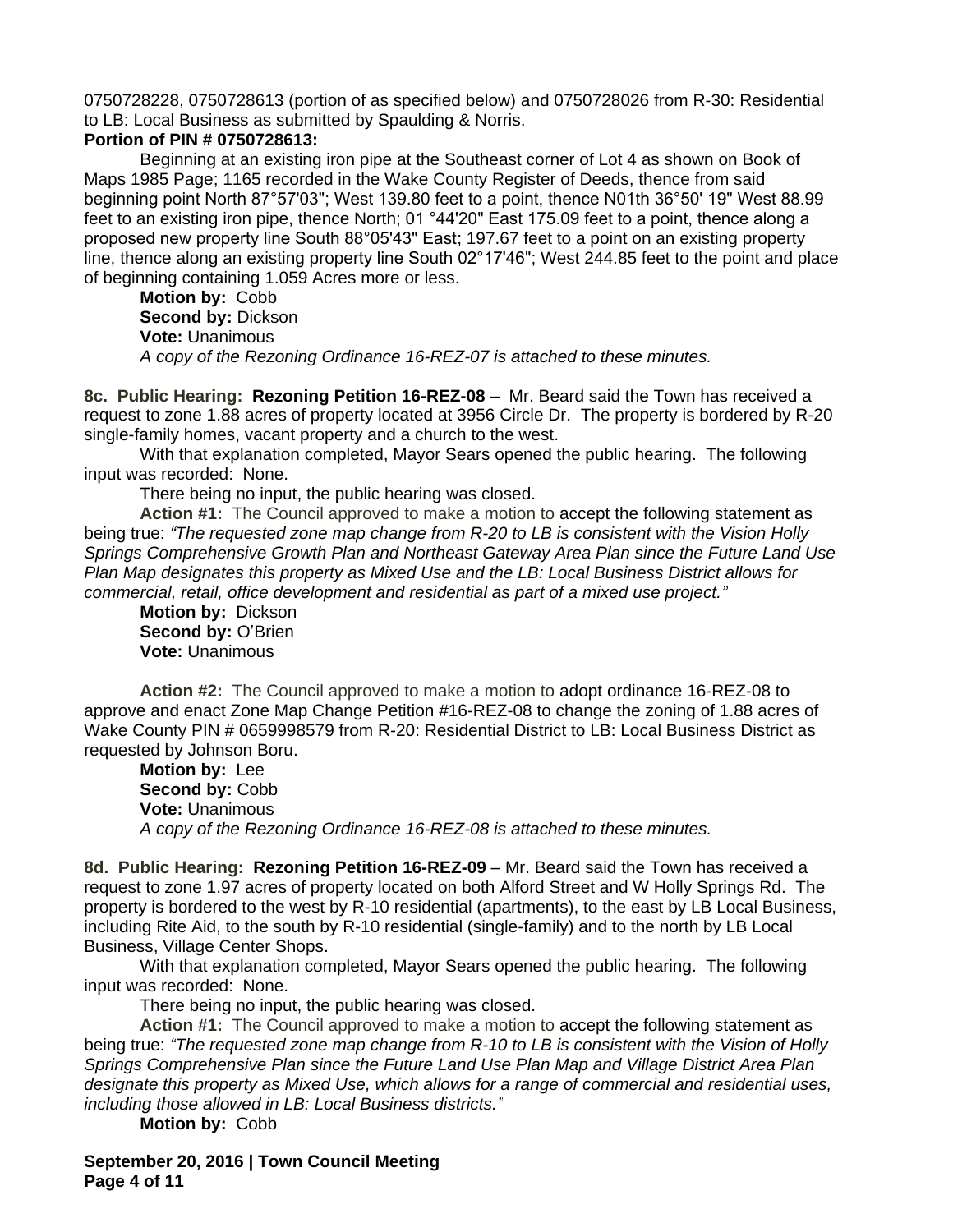### Second by: O'Brien **Vote:** Unanimous

**Action #2:** The Council approved to make a motion to adopt ordinance 16-REZ-09 to approve and enact Zone Map Change Petition #16-REZ-09 to change the zoning of 1.97 acres of Wake County PIN #'s 0649838261, 0649837265 and 0649838080 from R-10: Residential District to LB: Local Business District as requested by Team Anderson Realty.

**Motion by:** Williams **Second by:** Dickson **Vote:** Unanimous *A copy of the Rezoning Ordinance 16-REZ-09 is attached to these minutes.*

**8e. Public Hearing: Special Exception Use Petition #15-SEU-11** – Mr. Ryan said the Town has received a Special Exception Use request to allow for an integrated center containing 52,831 square feet of gross main floor area, including an individually operated anchor use of 22,034 square feet of gross main floor area. The proposed shopping center would be located in the Sunset Lake Commons Shopping Center along Sunset Lake Road, just south of the existing Harris Teeter shopping center.

He said the LB Districts are established to promote a village oriented, pedestrian friendly environment for the provision of a full range of convenience goods and services, which are necessary to meet the daily needs of nearby residential neighborhoods. The maximum gross floor area in this district is limited in order to be more compatible with surrounding neighborhoods. However, with a Special Exception Use, projects in this zoning district may request additional gross main floor area, up to a maximum of 124,000 square feet of gross main floor area for an integrated center and up to 60,000 square feet of gross main floor area for a single tenant.

He said in conjunction with the Special Exception Use, a development plan has been submitted for the proposed 52,831 square foot integrated center. The development plan shows two buildings, building A-E containing the grocery anchor tenant with 41,679 square feet of space and building F-J containing 11,152 square feet of general retail and restaurant space. Parking, landscaping, and building elevations are included in the development plan.

In addition to a request for Special Exception Use and Development Plan approval, the applicant has requested several variances and waivers, which are outlined below: **Variances:**

- 1. 15-VARTC-03 –Unified Development Ordinance Section 3.02 B. 2. a Minimum Front Yard & Building Setback, to allow for a reduction in the minimum thoroughfare buffer yard setback along Sunset Lake Road from 30 feet to 22 feet.
- 2. 15-VARTC-04 Unified Development Ordinance Section 3.02 B 3 a (2) b., Use of Minimum Yards and Buffer yards, to allow for a reduction in the minimum collector street parking setback along Lassiter Road from 10 feet to 5 feet
- 3. 15-VARTC-05 Unified Development Ordinance Section 3.02 B 2 b (1) (b), to allow for a reduction in the minimum south facing buffer yard setback from 20 feet to 15 feet to allow parking and dumpster.
- 4. 16-VARTC-01 Unified Development Ordinance Section 3.02 B 8 a (1) Outdoor Operations, to allow for an outdoor seating area in the buffer yard along Sunset Lake Road (thoroughfare).
- 5. 16-VARTC-02 Unified Development Ordinance Section 3.02 B 3 a (2) (a), Use of Minimum Yards and Buffer yards, to allow for parking between front building line and right-of-way to be greater than double loaded

## **Waivers:**

1. 15-WAV-17 – UDO Section 7.04 E. 4. Maximum Number of Off-Street Parking Spaces to allow for 100% of the provided parking between the front building line and front lot line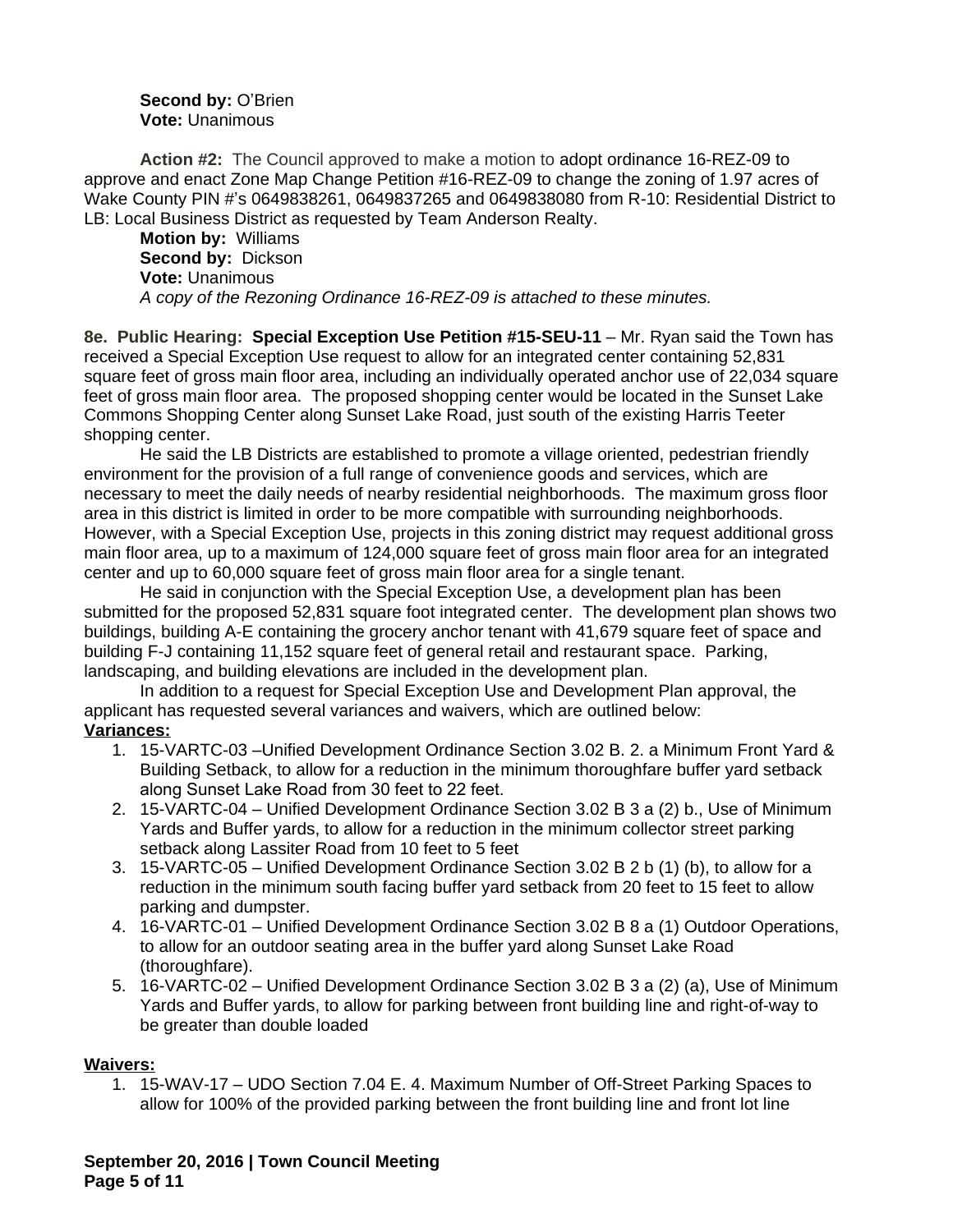2. 16-WAV-02 – UDO Section 3.08 A 1. b. Determination of Primary Façade Orientation to designate the north façade of the Grocery Anchor (rear of building) as a non-primary façade.

With that explanation completed, Mayor Sears opened the public hearing. The following testimony and evidence was submitted by those who had been administered the oath by the deputy town clerk: None.

There being no testimony, the public hearing was closed.

**Action #1:** The Council approved a motion to make and accept the findings of fact to be recorded in the minutes for Special Exception Use Petition #15-SEU-11 to allow for an integrated center containing 52,831 square feet of gross main floor area, including an individually operated anchor use of 22,034 square feet of gross main floor area, in the LB: Local Business District as submitted by Bass, Nixon & Kennedy.

### Special Exception Use Findings of Fact:

A special exception use may only be granted upon the presentation of sufficient evidence to enable a written determination that:

- a. The proposed use will not be injurious to the public health, safety, comfort, community moral standards, convenience or general welfare;
- b. The proposed use will not injure or adversely affect the adjacent area;
- c. The proposed use will be consistent with the character of the district, land uses authorized therein, and the Town of Holly Springs Comprehensive Plan;
- d. The proposed use shall conform to all development standards of the applicable district (unless a waiver of such development standards is requested as part of the special exception use petition and approved as set forth above, in which case the proposed use shall conform to the terms and conditions of such waiver).
- e. Access drives or driveways are or will be sufficient in size and properly located to: ensure automotive and pedestrian safety and convenience, traffic flow as set forth in Section 7.09 – Pedestrian Circulation and Vehicular Area Design; and, control and access in case of fire or other emergency;
- f. Off-street parking areas, off-street loading areas, trash enclosures, trash pick-up and removal, and other service areas are located so as to be safe, convenient, allow for access in case of emergency, and to minimize economic, glare, odor, and other impacts on adjoining properties and properties in the general neighborhood;
- g. The lot, building or structure proposed for the use has adequate restroom facilities, cooking facilities, safety equipment (smoke alarms, floatation devices, etc.), or any other service or equipment necessary to provide for the needs of those persons whom may work at, visit or own property nearby to the proposed use;
- h. Utilities, schools, fire, police and other necessary public and private facilities and services will be adequate to handle the needs of the proposed use;
- i. The location and arrangement of the use on the site, screening, buffering, landscaping, and pedestrian ways harmonize with adjoining properties and the general area and minimize adverse impacts; and,
- j. The type, size, and intensity of the proposed use (including but not limited to such considerations as the hours of operation and numbers of people who are likely to utilize or be attracted to the use) will not have significant adverse impacts on adjoining properties or the neighborhood.

**Motion by:** Williams Second by: Cobb **Vote:** Unanimous

*A copy of Special Exception Use Application 15-SEU-11 addressing the findings is attached to these minutes.*

**Action #2:** The Council approved a motion to adopt Resolution #16-31 to make and accept the findings of facts as submitted by the Petitioner as specified in Exhibit C (with the following additional findings, if any) and to approve Variance of Development Standards #15-VARTC-03;

**September 20, 2016 | Town Council Meeting Page 6 of 11**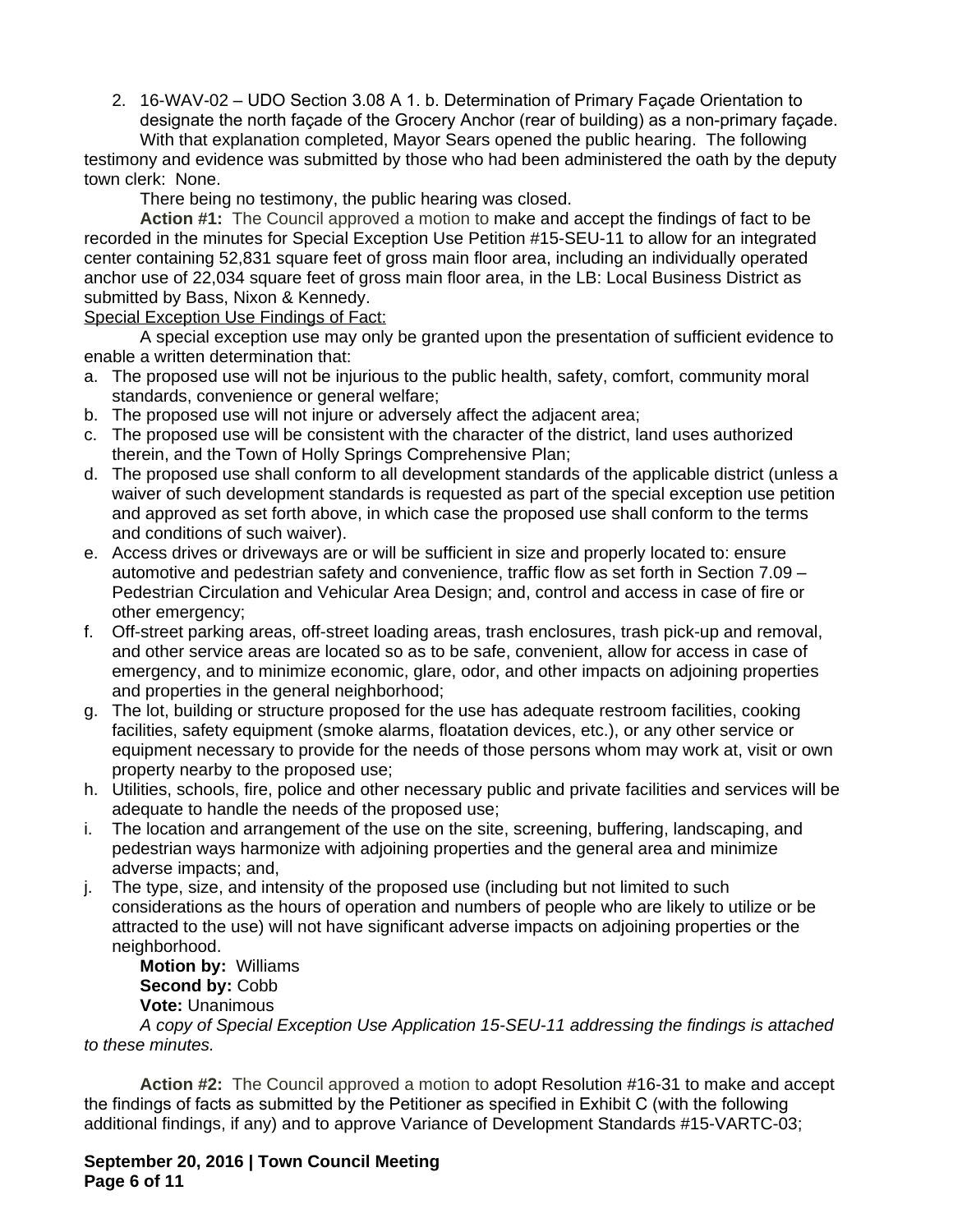#15-VARTC-04; #15-VARTC-05; #16-VARTC-01; & #16-VARTC-02, requested by Bass, Nixon & Kennedy for the property located at Outparcel 5, Sunset Lake Commons Ph. 2B, approximately 6.46 acres of Wake County PIN 0669170547.

# **Motion by:** Cobb **Second by:** Williams **Vote:** Unanimous

*Copies of #15-VARTC-03; #15-VARTC-04; #15-VARTC-05; #16-VARTC-01; & #16-VARTC-02 and Resolution 16-31 addressing the findings are attached to these minutes.*

**Action #3:** The Council approved a motion to make and accept the findings of fact to be recorded in the minutes for a waiver of regulations of UDO Section 7.04 E. 4. Maximum Number of Off-Street Parking Spaces for Development Plan Petition #15-DP-10 for Holly Lakes and Sunset Lake Commons to allow for 100% of the provided parking between the front building line and front lot line, as submitted by Bass, Nixon & Kennedy.

A petition for a waiver of regulations of UDO Section 7.04 E. 4. Maximum Number of Off-Street Parking Spaces may only be granted upon the presentation of sufficient evidence to enable a written determination that:

- 1. A parking demand study completed by a third party that provides evidence regarding:
	- a. Peak usage estimates based on reliable data collected from comparable uses located within the same or similar market areas as the Town of Holly Springs. Comparable uses will be determined based on density, scale, bulk, area, type of activity, and location; and,
	- b. Number of employees on the largest shift; and,
	- c. Minimum number of spaces needed to meet the parking demand for the specific use; and,
- 2. The granting of a waiver will not cause negative impacts on the environment or adjacent properties without the necessity of including mitigating elements such as additional screening, pervious pavement, shared parking, rain gardens, or that such elements are provided under the plan to the extent necessary to lessen the effects of any negative impacts; and,
- 3. The proposed development is consistent with the intent of the *Comprehensive Plan*; and,
- 4. The proposed development is consistent with the intent and purpose of this UDO. **Motion by:** Dickson **Second by: O'Brien Vote:** Unanimous *A copy of the waiver application addressing the findings are attached to these minutes.*

**Action #4:** Having made findings of fact that the petition meets the requirements to be granted a waiver of regulations of UDO Section 7.04 E. 4. Maximum Number of Off-Street Parking Spaces for Development Plan Petition #15-DP-10 Holly Lakes at Sunset Lake Commons, the Council approved a motion to approve a waiver to allow for 100% of the provided parking between the front building line and front lot line, as submitted by Bass, Nixon & Kennedy.

**Motion by:** Lee Second by: Cobb **Vote:** Unanimous

**Action #5:** The Council approved a motion to make and accept the findings of fact to be recorded in the minutes for a waiver of regulations of UDO Section 3.08 A 1. b. Determination of Primary Façade Orientation for Development Plan Petition #15-DP-10 for Holly Lakes and Sunset Lake Commons, to designate the north façade of the Grocery Anchor (rear of building) as a nonprimary façade, as submitted by Bass, Nixon & Kennedy.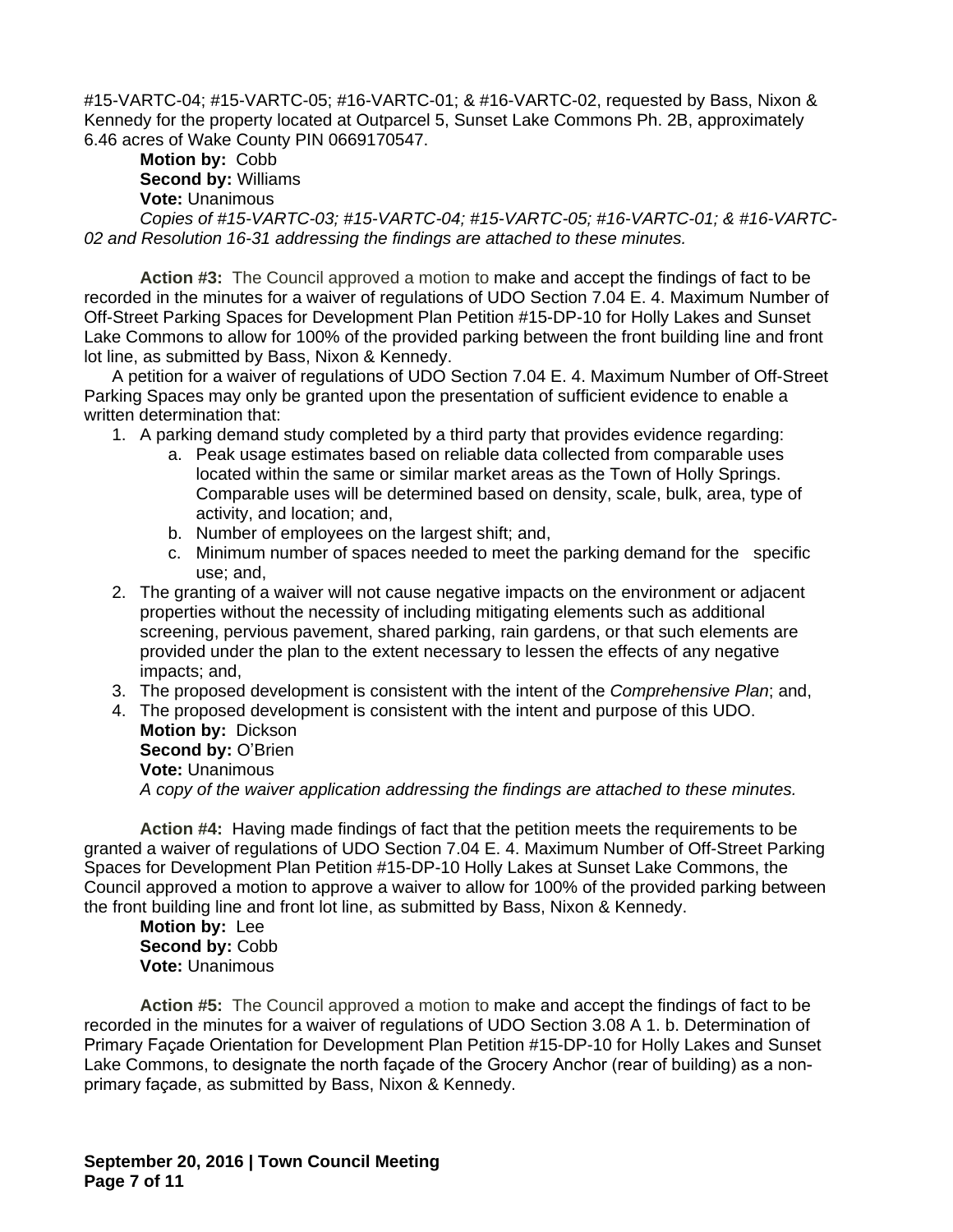A petition for a waiver of regulations of UDO Section 3.08 A 1. b. Determination of Primary Façade Orientation may only be granted upon the presentation of sufficient evidence to enable a written determination that:

- 1. The proposed development represents the use of (building materials, building massing and façade treatment, building orientation, signs, landscaping, lighting or open space which will result in a development pattern which is equivalent to or superior to that achievable under the applicable regulations;
- 2. The proposed development will be compatible with and will enhance the use or value of area properties;
- 3. The proposed development is consistent with the intent of the Comprehensive Plan; and,
- 4. The proposed development is consistent with the intent and purpose of this UDO. **Motion by:** O'Brien Second by: Cobb **Vote:** Unanimous *A copy of waiver addressing the findings are attached to these minutes.*

**Action #6:** Having made findings of fact that the petition meets the requirements to be granted a waiver of regulations of UDO Section 3.08 A 1. b. Determination of Primary Façade Orientation for Development Plan Petition #15-DP-10 Holly Lakes at Sunset Lake Commons, the Council approved a motion to approve a waiver to designate the north façade of the Grocery Anchor (rear of building) as a non-primary façade, as submitted by Bass, Nixon & Kennedy.

**Motion by:** Williams Second by: O'Brien **Vote:** Unanimous

**Action #7:** Having made findings of fact that the project meets the requirements to be granted a Special Exception Use, the Council approved a motion to approve Special Exception Use Petition #15-SEU-11 for Holly Lakes at Sunset Lake Commons as prepared by Bass, Nixon & Kennedy, Project Number 15065, dated 09/09/2016 with the following condition(s).

## SPECIAL EXCEPTION USE CONDITIONS:

1. All operations must adhere to the evidence submitted by the applicant as stated in the findings of fact submitted and those findings of fact specified by the Town Council in conjunction with 15- SEU-11.

## DEVELOPMENT PLAN CONDITIONS:

- 1. All previous approval conditions for *Sunset Lake Commons Phase 2* will apply to this plan as well.
- 2. This project will be required to meet Town's NPDES Phase II Post Construction Stormwater ordinance.
- 3. A fee-in-lieu of upgrade will be required for this project for the Pump Station and/or Force Main.
- 4. The following items are required with the first construction drawing submittal:
	- a. All items listed on the Stormwater Submittal Checklist, Form #16003, must be included.
	- b. A Determination of Jurisdiction and corresponding maps must be provided.
	- c. A point-by-point photometric plan shall be submitted to for review and approval by Planning & Zoning for all site lighting.
- 5. The following items are required prior to construction drawing approval:
	- a. Approval of Stormwater Management Plan is required prior to issuance of a land disturbance permit or construction drawing approval.
	- b. Payment of the Stormwater Fee-in-Lieu will be required prior to construction drawing approval.
	- c. Stormwater sureties are required on this project. A performance surety in the form of a bond, letter of credit or cash is required in the amount of 150% estimated construction cost of

**September 20, 2016 | Town Council Meeting Page 8 of 11**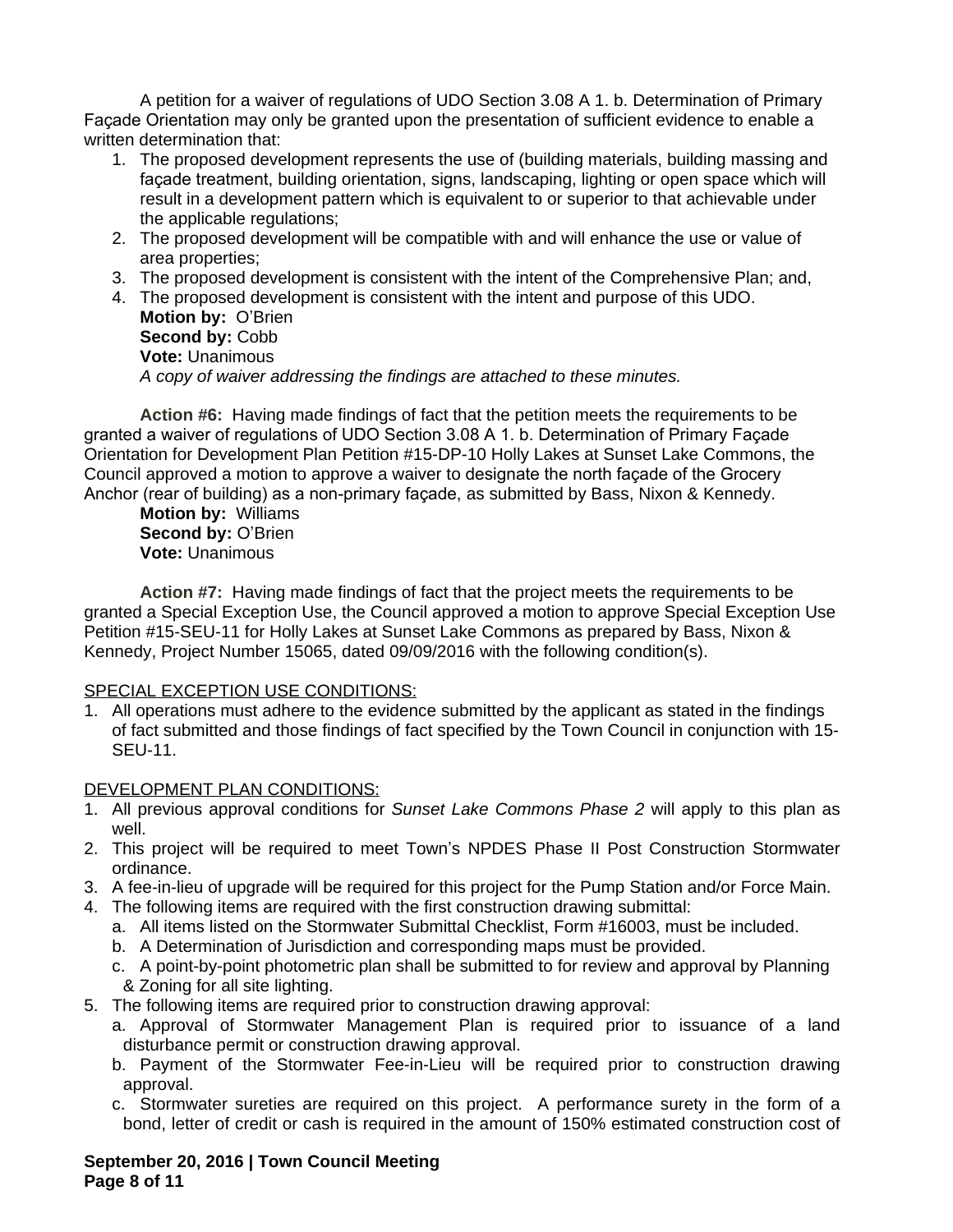the stormwater BMP prior to the preconstruction meeting and a maintenance surety in the form of a cash escrow account in the amount of 35% the actual construction cost of the BMP is required at the end of the performance monitoring period for the project.

d. All environmental permits must be obtained prior to construction drawing approval and/or issuance of a land disturbance permit for the entire project.

All utility infrastructure and roadway improvements shown on the Master Plan must be completed prior to or with the first outparcel.

**Motion by:** Cobb **Second by:** O'Brien **Vote:** Unanimous

**9. Consent Agenda:** The Council approved a motion to approve all items on the Consent Agenda. The motion carried following a motion by Councilman Cobb, a second by Councilwoman Williams and a unanimous vote. The following actions were affected:

9a. Minutes - The Council approved the minutes of the Council's regular meeting held Sept. 6, 2016.

9b. Budget Amendment Report– The Council received a monthly report on operational budget amendments approved by the town manager or that were accomplished at the direction of the Council**.** *A copy of the budget amendment report is attached to these minutes.*

9c. Maudlin-Watkins Surveying Contract - The Council approved to retain Maudlin Watkins Surveying for \$2,500 to survey property that potentially could be declared surplus to the needs of the town and adopt budget amendment in the amount of \$2,500.

9d. Employees Reclassification - The Council approved to reclassify Motion to approve the following position reclassifications: adjust the salary grade of assistant parks and recreation director; reclassify a vacant fire engineer position to a firefighter; and reclassify the current Public Works operations superintendent to an assistant director of Public Works.

9e. North Main Athletic Complex, Phase 2 Contract Change Orders – The Council approved the following change orders to the T.A. Loving construction contract for North Main Athletic Complex Phase 2:

## **Additions to the contract:**

| <b>Total Change Order Deducts</b><br><b>Grand Total for Change Orders:</b> | (\$14,947.35)<br>\$13,127.65 |
|----------------------------------------------------------------------------|------------------------------|
| TAL COR #103 Credit for repairs to damaged existing data                   | (2,583.35)                   |
| TAL COR #091 Delete costs associated with sidewalk repair                  | (1,063.00)                   |
| TAL COR #090 Delete seeding of "Future Building" site                      | (1,040.00)                   |
| TAL COR #088 Delete Dumpster Pad                                           | (648.00)                     |
| TAL COR #086 Beer Garden Excavation                                        | (9,613.00)                   |
| Deductions to the contract:                                                |                              |
| <b>Total Change Order Adds</b>                                             | \$28,075.00                  |
| TAL COR #100 Relocate IT panel as requested by town                        | 1,247.00                     |
| TAL COR #99 Add brick seat wall (cell tower side of restroom)              | 2,724.00                     |
| TAL COR #98 Add power to Beer Garden                                       | 3,045.00                     |
| TAL COR #96 Beer garden storm drain changes                                | 11,124.00                    |
| TAL COR #87 Add conduit for Duke Energy lighting in Beer Garden            | 9,935.00                     |

9f. Resolution 16-32 – The Council adopted Resolution 16-32 declaring certain equipment surplus to the needs of the town.*A copy of Resolution 16-32 is attached to these minutes.*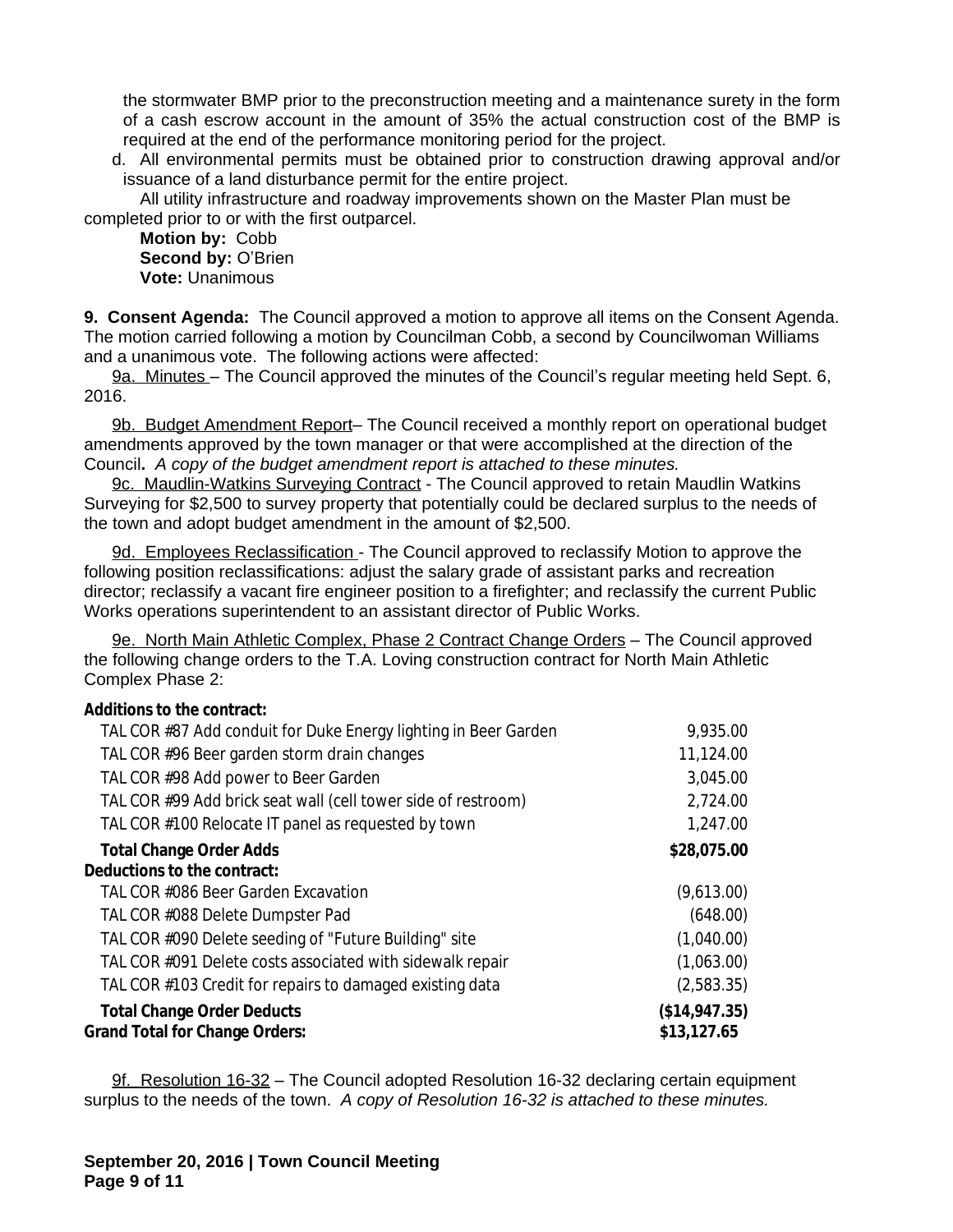**10a. Mims Stormwater Project –** Mr. Levitt said the downtown development incentive have been a common theme during past Town Council retreats, and the Mims Park Regional Stormwater Device long has been supported by Council. Installation of a regional stormwater treatment device on the Mims site is expected to provide the desired spark to downtown development by providing stormwater treatment for over 20 acres. Stormwater treatment is required under the federally mandated Town NPDES ordinance and the construction of this regional structure will alleviate this requirement for numerous developable properties in the downtown area.

He said that staff has been working with Withers and Ravenel, Inc to develop the plans for this stormwater device over the past several years. In the past the project has been attached to the Mosaic on Main project with each project's sharing some of the improvements (roadway improvements etc.). The Town has been reactive to the Mosaic project status with several starts and stops occurring to the Mosaic project. The Town now will be proactively moving forward with the stormwater control project on its own with the hope that other development projects will follow close behind.

Since 2012, when the design contract was first approved by Town Council, the Mims Project has had several project start-ups and eventual slow-downs. These project starts and stops along with changes in economy and construction costs have caused unforeseen design costs. Now that the Town is looking to move forward without the Mosaic project, some of the work that the Mosaic project was responsible for now falls on the shoulders of the Mims project.

He said to complete the design of the stormwater device, the scope of the project has increased and additional funding is necessary. Among the additional design requirements are stream impact permitting and design, road widening design and permitting, lighting revisions, subsurface utility exploration, material selection changes, amenity revisions, utility revisions, wall redesign, well design, and management costs.

Mr. Levitt said Withers Ravenel has been working with engineering staff through every start and stop of the project and requires additional funding to complete the redesign. In addition to the extended scope of the project due to the absence of the Mosaic project, there have been several rounds of value engineering done to help the project remain within the project budget. These design changes will reduce the construction cost of the project but will require additional design funds.

**Action:** The Council approved a motion to award a contract to Withers Ravenel in the amount of \$107,900, to approve funding in the amount of \$117,900, and to approve the project budget accordingly.

**Motion by:** Cobb **Second by:** O'Brien **Vote:** Unanimous

**10b. Sportsmanship Way Project –** Ms. Parrish said the Town was successful in securing an 80/20 funding opportunity through the North Carolina Department of Transportation and the U.S. Federal Highway Administration to make improvements along NC 55 Bypass. The improvements include construction of a left-turn lane onto Sportsmanship Way from the bypass, as well as signalized U-turns on the bypass to support access on and off of Sportsmanship Way. The State/Federal contribution will be \$1,200,000 and the Town's local contribution is estimated to be \$300,000.

The benefits of the new connection from the Bypass to Sportsmanship Way include reducing traffic on W Holly Springs Rd, the Bypass south of the connection, and portions of Main Street.

She said this is a contract for professional services to complete the revised traffic analysis, survey, roadway/signal design, plan permitting, specifications, and estimates.

**Action:** The Council approved a motion to award a contract to Withers Ravenel, Inc., in the amount of \$152,210, and to approve the project budget accordingly, for the Sportsmanship Way project.

**Motion by:** Williams

**September 20, 2016 | Town Council Meeting Page 10 of 11**